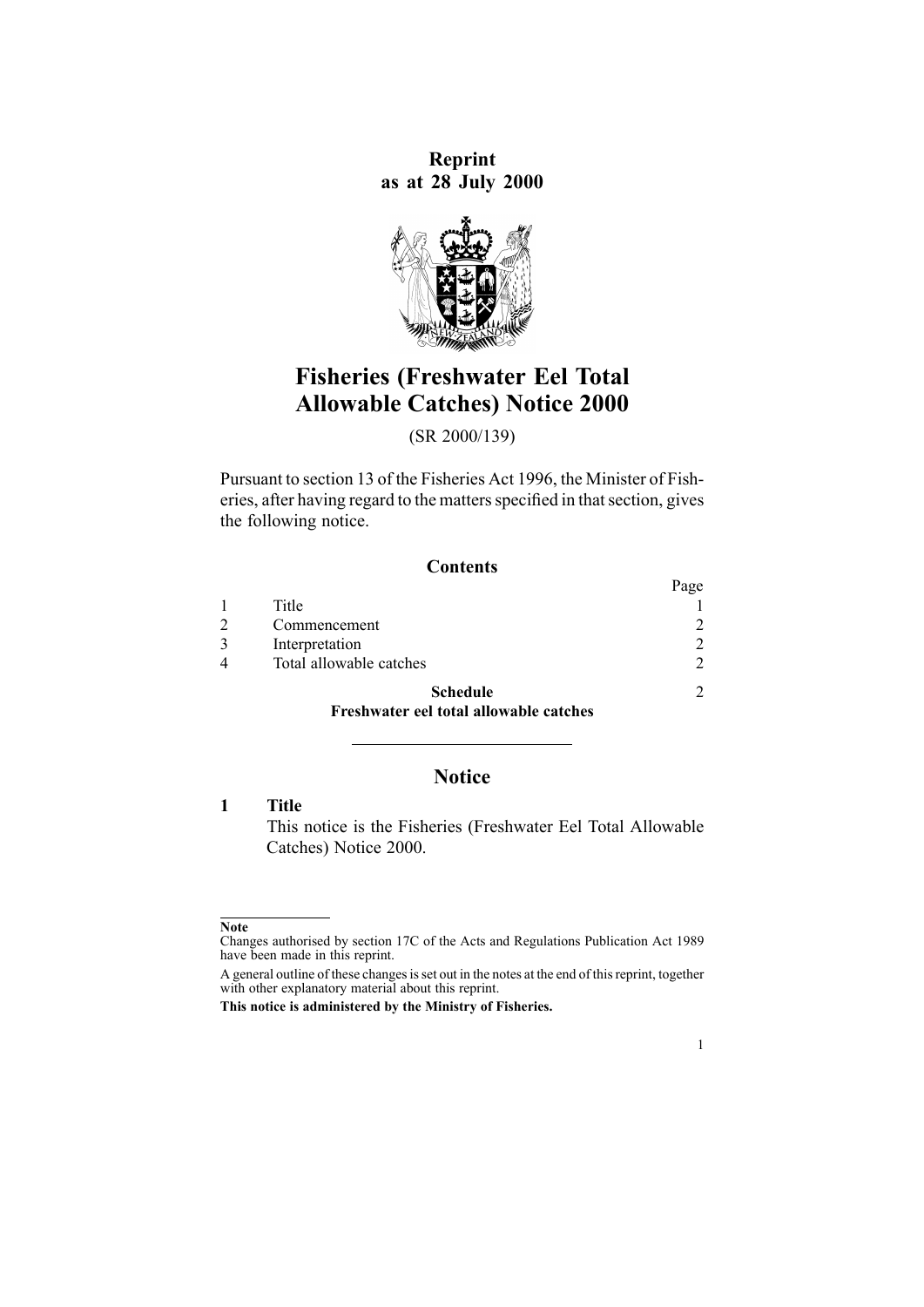| <b>Fisheries (Freshwater Eel Total Allowable)</b> | Reprinted as at |
|---------------------------------------------------|-----------------|
| Catches) Notice 2000                              | 28 July 2000    |

#### <span id="page-1-0"></span>**2 Commencement**

This notice comes into force on 1 October 2000.

#### **3 Interpretation**

In this notice, the quota management areas referred to by reference number in the Schedule are the quota managemen<sup>t</sup> areas described in [Part](http://www.legislation.govt.nz/pdflink.aspx?id=DLM401418) 3 of Schedule 1 of the Fisheries Act 1996.

#### **4 Total allowable catches**

The total allowable catch for freshwater eels for each quota managemen<sup>t</sup> area specified in the Schedule is that stated in the final column of the Schedule against the relevant quota management area.

## **Schedule** cl 4 **Freshwater eel total allowable catches**

**Quota management area Total allowable catch (greenweight tonnes)** ANG11 51.29  $\Delta$ NG12 54.80 ANG13 156.32 ANG14 45.00 ANG15 150.85 ANG16 80.41

Dated at Wellington this 20th day of July 2000.

Pete Hodgson, Minister of Fisheries.

2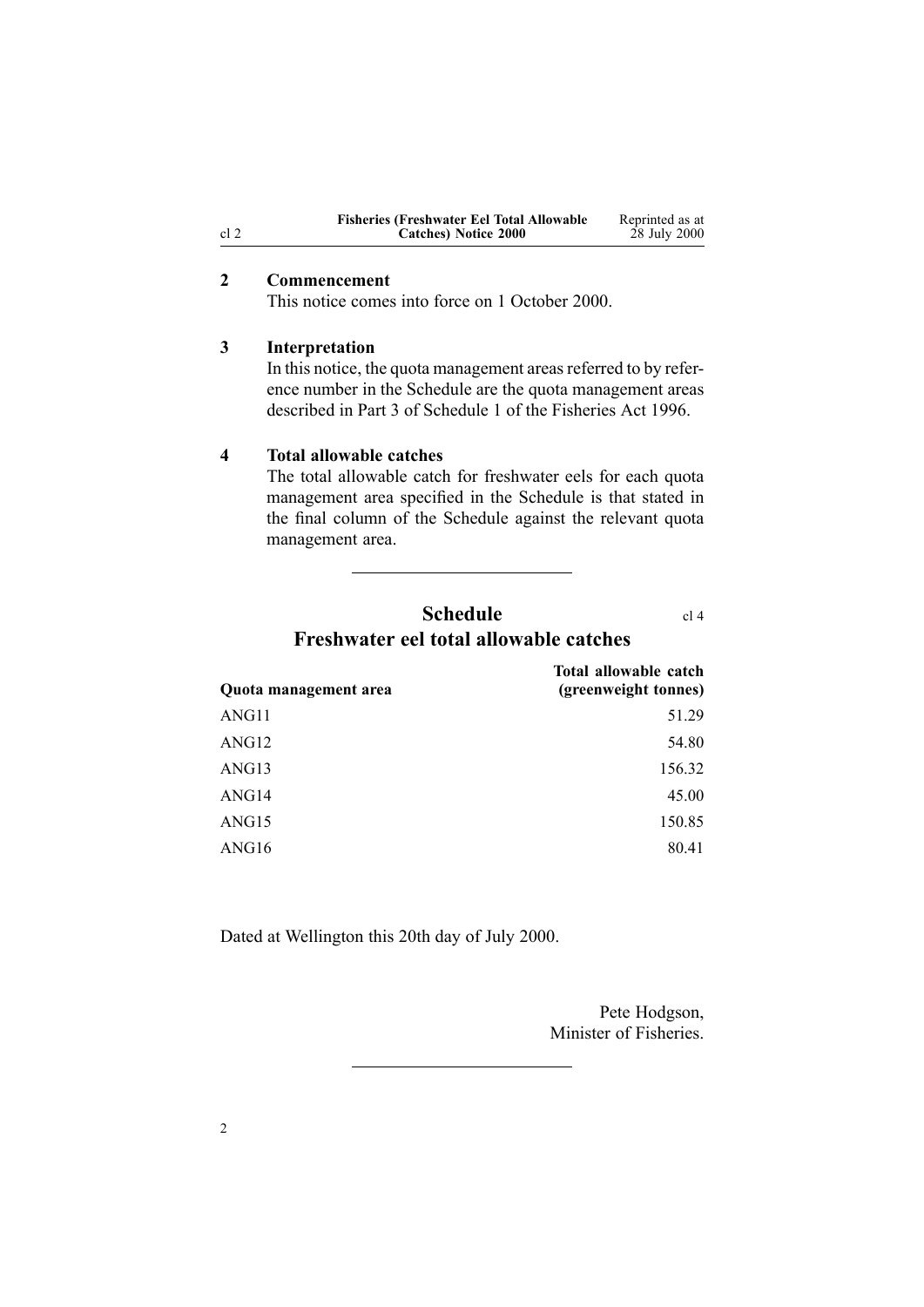| Reprinted as at | <b>Fisheries (Freshwater Eel Total Allowable</b> |
|-----------------|--------------------------------------------------|
| 28 July 2000    | <b>Catches</b> ) Notice 2000                     |

## **Explanatory note**

*This note is not par<sup>t</sup> of the notice, but is intended to indicate its general effect.*

This notice, which comes into force on 1 October 2000, sets total allowable catches for freshwater eels subject to the quota managemen<sup>t</sup> system.

Issued under the authority of the Acts and [Regulations](http://www.legislation.govt.nz/pdflink.aspx?id=DLM195097) Publication Act 1989. Date of notification in *Gazette*: 27 July 2000.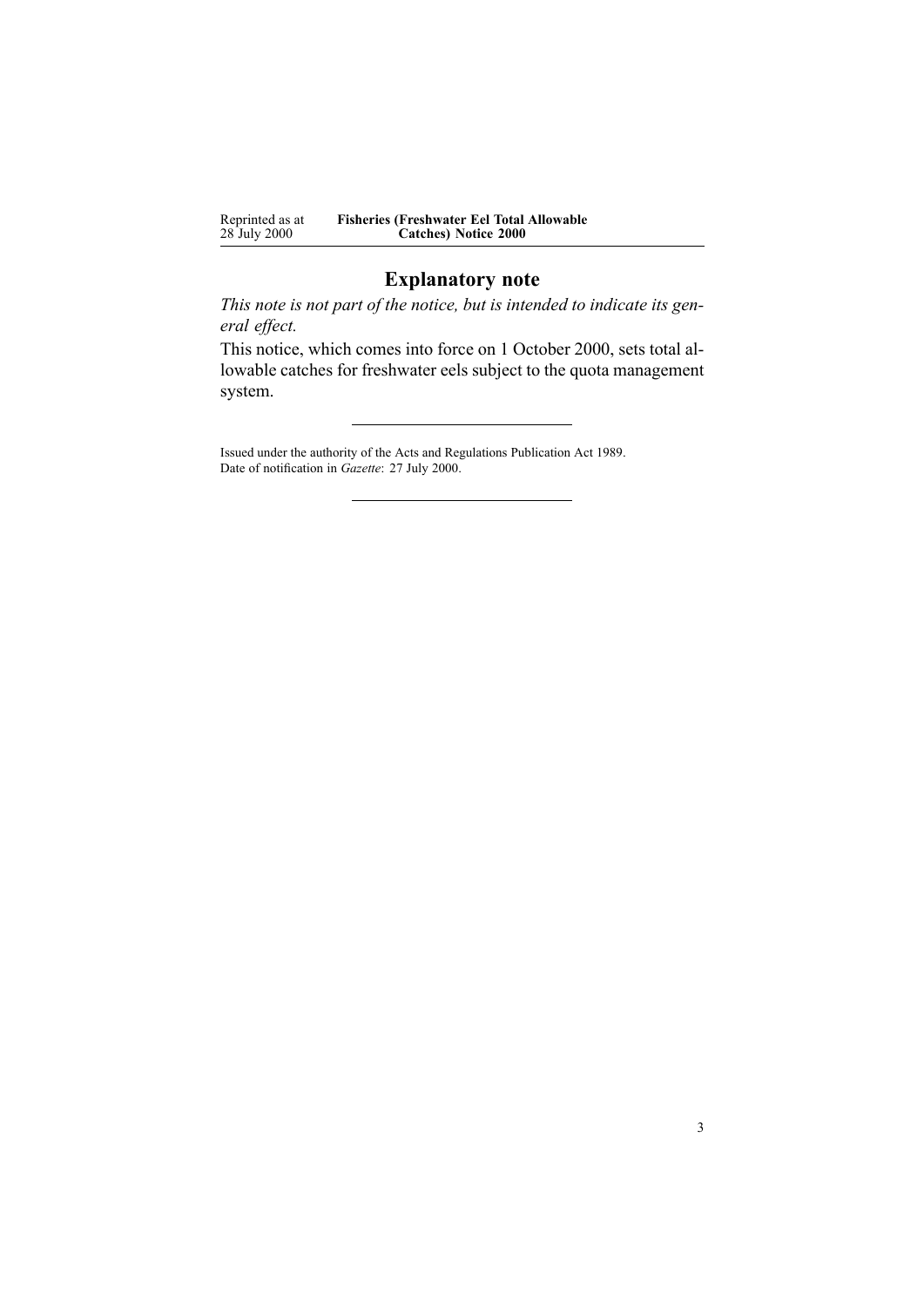| <b>Fisheries (Freshwater Eel Total Allowable)</b> | Reprinted as at |
|---------------------------------------------------|-----------------|
| Catches) Notice 2000                              | 28 July 2000    |

#### **Contents**

- 1 General
- 2 Status of reprints
- 3 How reprints are prepared
- 4 Changes made under section 17C of the Acts and Regulations Publication Act 1989
- 5 List of amendments incorporated in this reprint (most recent first)

#### **Notes**

## *1 General*

This is <sup>a</sup> reprint of the Fisheries (Freshwater Eel Total Allowable Catches) Notice 2000. The reprint incorporates all the amendments to the notice as at 28 July 2000, as specified in the list of amendments at the end of these notes.

Relevant provisions of any amending enactments that have ye<sup>t</sup> to come into force or that contain relevant transitional or savings provisions are also included, after the principal enactment, in chronological order.

## *2 Status of reprints*

Under [section](http://www.legislation.govt.nz/pdflink.aspx?id=DLM195439) 16D of the Acts and Regulations Publication Act 1989, reprints are presumed to correctly state, as at the date of the reprint, the law enacted by the principal enactment and by the amendments to that enactment. This presumption applies even though editorial changes authorised by [section](http://www.legislation.govt.nz/pdflink.aspx?id=DLM195466) [17C](http://www.legislation.govt.nz/pdflink.aspx?id=DLM195466) of the Acts and Regulations Publication Act 1989 have been made in the reprint.

This presumption may be rebutted by producing the official volumes of statutes or statutory regulations in which the principal enactment and its amendments are contained.

## *3 How reprints are prepared*

A number of editorial conventions are followed in the preparation of reprints. For example, the enacting words are not included in Acts, and provisions that are repealed or revoked are omitted. For <sup>a</sup> detailed list of the editorial conventions,

Notes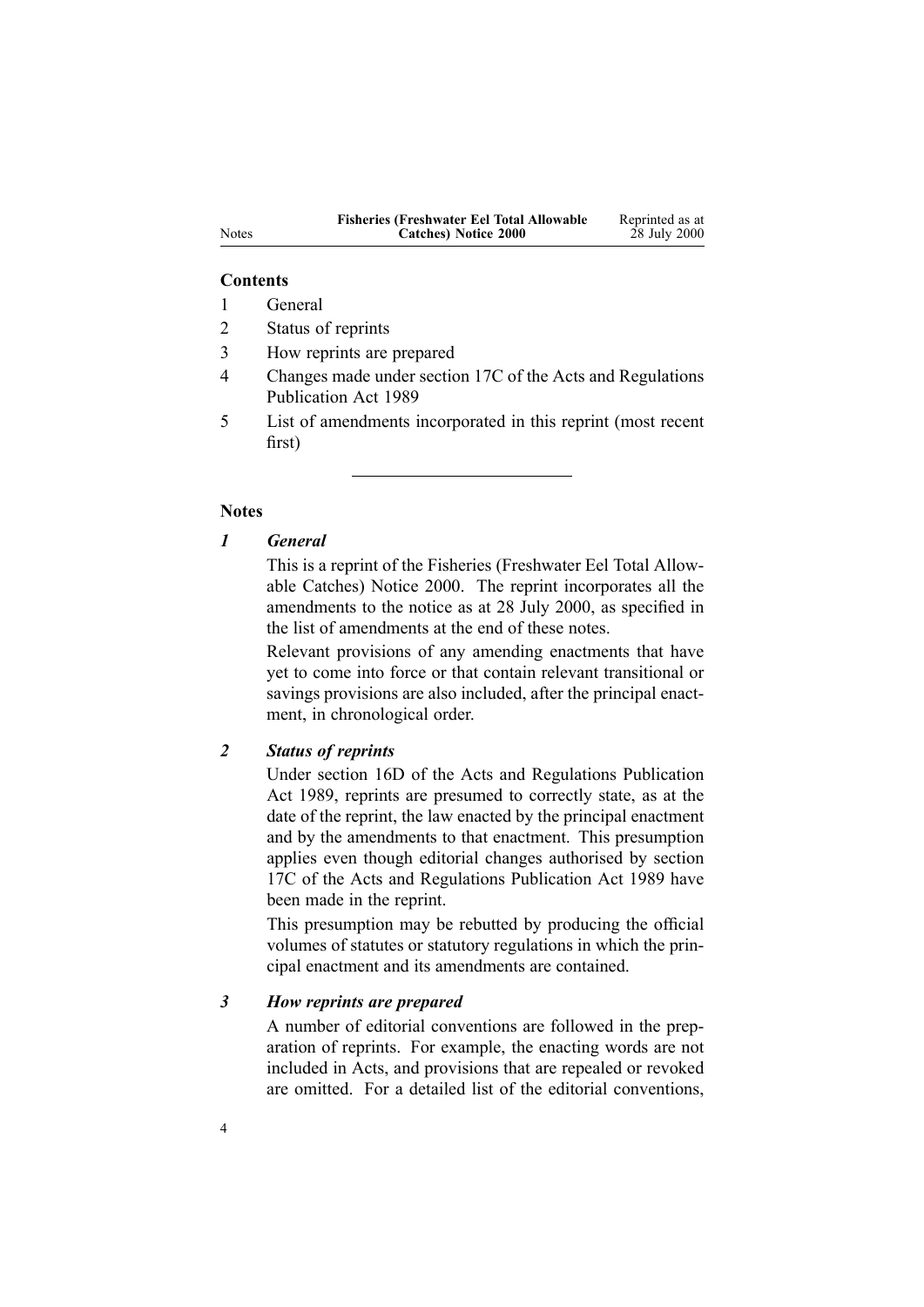| Reprinted as at | <b>Fisheries (Freshwater Eel Total Allowable</b> |       |
|-----------------|--------------------------------------------------|-------|
| 28 July 2000    | Catches) Notice 2000                             | Notes |

*see* http://www.pco.parliament.govt.nz/editorial-conventions/ or Part 8 of the *Tables of New Zealand Acts and Ordinances and Statutory Regulations and Deemed Regulations in Force*.

## *4 Changes made under section 17C of the Acts and Regulations Publication Act 1989*

[Section](http://www.legislation.govt.nz/pdflink.aspx?id=DLM195466) 17C of the Acts and Regulations Publication Act 1989 authorises the making of editorial changes in <sup>a</sup> reprint as set out in [sections](http://www.legislation.govt.nz/pdflink.aspx?id=DLM195468) 17D and [17E](http://www.legislation.govt.nz/pdflink.aspx?id=DLM195470) of that Act so that, to the extent permitted, the format and style of the reprinted enactment is consistent with current legislative drafting practice. Changes that would alter the effect of the legislation are not permitted. A new format of legislation wasintroduced on 1 January 2000. Changesto legislative drafting style have also been made since 1997, and are ongoing. To the extent permitted by [section](http://www.legislation.govt.nz/pdflink.aspx?id=DLM195466) 17C of the Acts and Regulations Publication Act 1989, all legislation reprinted after 1 January 2000 is in the new format for legislation and reflects current drafting practice at the time of the reprint.

In outline, the editorial changes made in reprints under the authority of [section](http://www.legislation.govt.nz/pdflink.aspx?id=DLM195466) 17C of the Acts and Regulations Publication Act 1989 are set out below, and they have been applied, where relevant, in the preparation of this reprint:

- • omission of unnecessary referential words (such as "of this section" and "of this Act")
- • typeface and type size (Times Roman, generally in 11.5 point)
- • layout of provisions, including:
	- •indentation

•

- • position of section headings (eg, the number and heading now appear above the section)
- format of definitions (eg, the defined term now appears in bold type, without quotation marks)
- • format of dates (eg, <sup>a</sup> date formerly expressed as "the 1st day of January 1999" is now expressed as "1 January 1999")
- • position of the date of assent (it now appears on the front page of each Act)